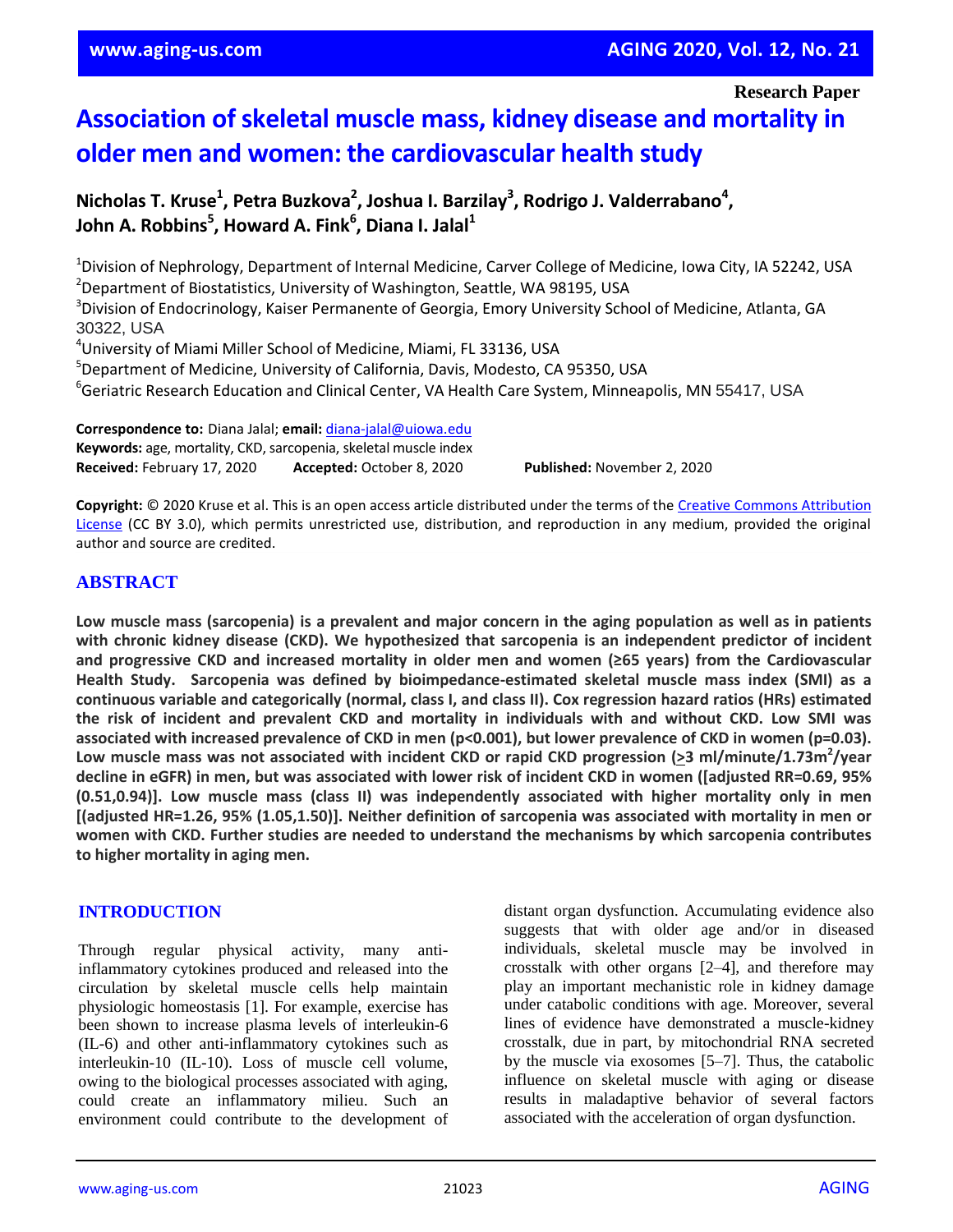Low muscle mass is common in patients with advanced chronic kidney disease (CKD) [8, 9]. Less is known about muscle mass in earlier stages of CKD and how muscle mass in early CKD impacts renal and cardiovascular outcomes longitudinally. This issue is of importance given the high prevalence of CKD in older  $(≥ 65 \text{years})$  adults [10, 11]. In the present study we examined the association of muscle mass with prevalent CKD in a cohort of older community-dwelling participants from the Cardiovascular Health Study (CHS). We also tested the hypothesis that low muscle mass is an independent predictor of: 1) incident CKD, 2) rapid CKD progression, or 3) mortality. Considering the effects of sex on muscle mass and CKD, we tested these hypotheses separately in men and women.

# **RESULTS**

#### **Population characteristics**

There were 5,888 individuals who had sufficient data from two CHS cohorts; year 2 (1989/90 cohort) and year 5 (1992/93 cohort; blacks only). Of the 5888 eligible individuals, 125 had missing bioelectrical impedance (BIA) values, and 9 had missing height measurements (Figure 1). Therefore, skeletal muscle mass index (SMI) was computed for 5754 participants (98%). Of these, 5,508 had cystatin-C estimated glomerular filtration rate (eGFR) values available and

were included in the cross-sectional analysis and in the longitudinal mortality analysis. As shown in Figure 1, 3027 individuals were alive at the 2005/06 visit and had cystatin C values available. Of those, 2676 individuals did not have CKD at baseline and thus, were included in the longitudinal incident CKD analysis. Further, 351 individuals had CKD at baseline and were included in the rapid CKD progression analysis. Median follow-up time for incident CKD and CKD progression was 7 years.

#### **Baseline characteristics**

Baseline characteristics are highlighted in Tables 1A and 1B for men and women and are shown according to SMI quartiles. Additionally, baseline characteristics between men and women can be viewed in Supplementary Table 1. In women, those with lower SMI were more likely to be older in age, less likely to be diabetic and black, and had lower fasting glucose and higher high-density lipoprotein (HDL)-cholesterol and eGFR values. Cardiovascular events, low density lipoprotein (LDL) and systolic blood pressure (SBP) did not differ across SMI quartiles in women. In men, those with a lower SMI were more likely to be older in age, have lower eGFR and fasting glucose values, and higher HDL-cholesterol values. Black race, cardiovascular events, hypertension, diastolic blood pressure (DBP), and SBP were not different across SMI quartiles in men.



**Figure 1. Study Flow Chart.**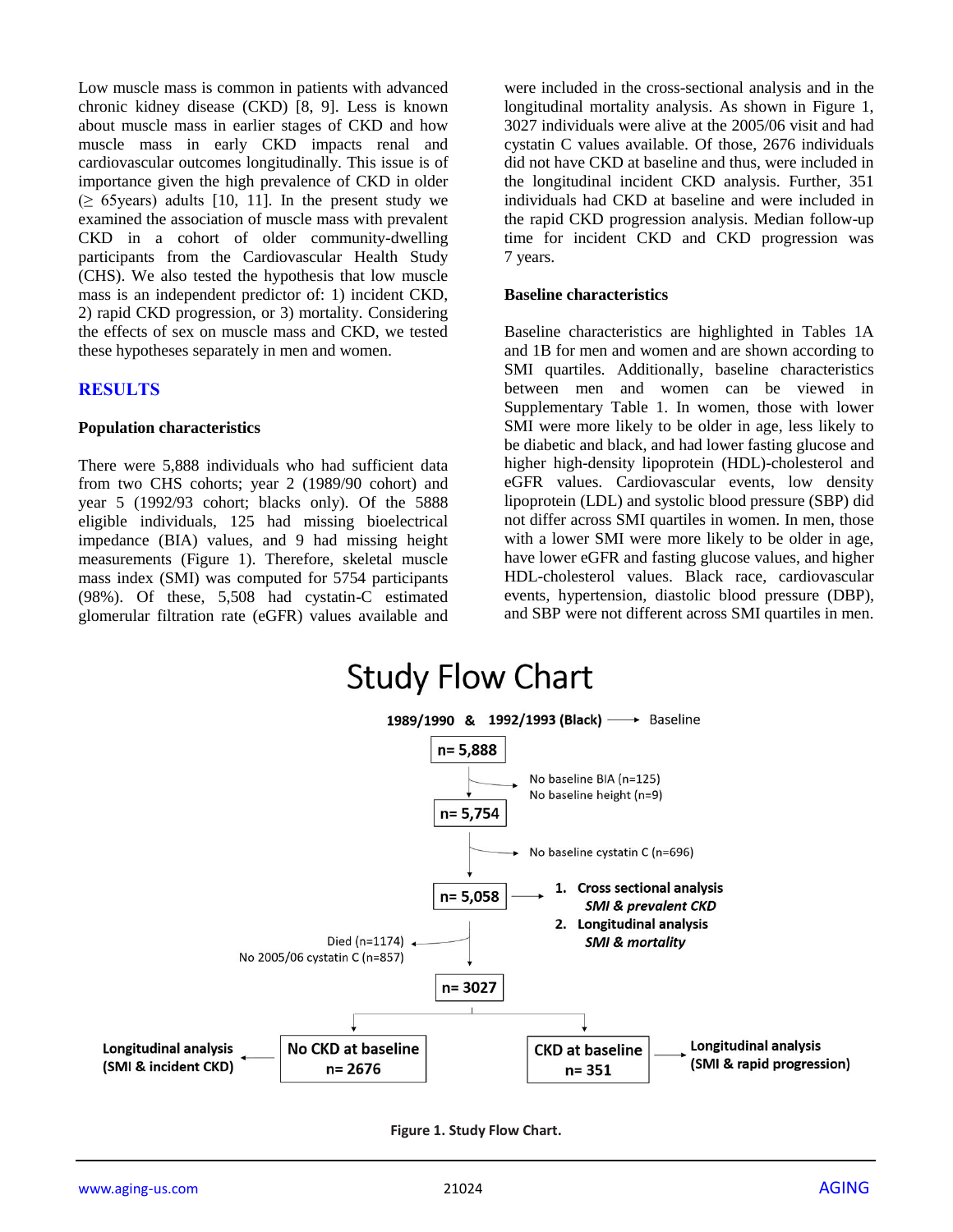**Table 1A. Baseline characteristics in older men according to SMI quartile.**

|                                           | <b>SMI</b> quartiles |                  |                  |                  |         |
|-------------------------------------------|----------------------|------------------|------------------|------------------|---------|
| Characteristic                            | Q1                   | Q <sub>2</sub>   | Q3               | Q <sub>4</sub>   | P value |
|                                           | $N = 615$            | $N = 615$        | $N = 614$        | $N = 615$        |         |
| Age (years)                               | $75 + 6$             | $74\pm 6$        | $72 + 5$         | $72 + 5$         | < 0.001 |
| Black Race (%)                            | 15%                  | 13%              | 10%              | 16%              | 0.03    |
| Educational level $(\geq 12 \text{ yrs})$ | 45%                  | 52%              | 48%              | 46%              | 0.04    |
| Smoking                                   |                      |                  |                  |                  | < 0.001 |
| % Current                                 | 16%                  | 13%              | 9%               | 7%               |         |
| % Former                                  | 53%                  | 56%              | 63%              | 55%              |         |
| % Never                                   | 32%                  | 32%              | 29%              | 38%              |         |
| Alcohol $(\%)$                            |                      |                  |                  |                  | < 0.001 |
| $>7$ drinks per week                      | 19%                  | 18%              | 19%              | 14%              |         |
| 0 drinks per week                         | 41%                  | 40%              | 40%              | 46%              |         |
| 1-7 drinks per week                       | 40%                  | 42%              | 42%              | 40%              |         |
| Diabetes Mellitus (%)                     | 16%                  | 16%              | 18%              | 26%              | < 0.001 |
| Chronic kidney disease (%)                | 29%                  | 21%              | 17%              | 19%              | < 0.001 |
| Hypertension (%)                          | 56%                  | 52%              | 57%              | 59%              | 0.10    |
| Coronary heart disease (%)                | 26%                  | 25%              | 25%              | 26%              | 0.96    |
| Stroke $(\%)$                             | 7%                   | 4%               | 7%               | 5%               | 0.20    |
| $SBP$ (mmHg)                              | $135 + 22$           | $136 \pm 22$     | $136 \pm 22$     | $137 + 21$       | 0.07    |
| $DBP$ (mmHg)                              | $72 + 12$            | $72 + 12$        | $72 + 11$        | $72 + 11$        | 0.48    |
| LDL-cholesterol (mg/dL)                   | $124.6 \pm 34.7$     | $122.3 \pm 31.3$ | $125.4 \pm 33.3$ | $121.2 \pm 32.9$ | 0.25    |
| HDL-cholesterol (mg/dL)                   | $49.7 \pm 13.5$      | $48.2 \pm 13.0$  | $47.2 \pm 12.5$  | $45.4 \pm 11.5$  | < 0.001 |
| Fasting glucose (mg/dL)                   | $111 \pm 36$         | $113 \pm 39$     | $113 + 33$       | $119+39$         | < 0.001 |
| Cystatin C (mg/dL)                        | $1.17 \pm 0.46$      | $1.08 \pm 0.28$  | $1.05 \pm 0.26$  | $1.08 \pm 0.32$  | < 0.001 |
| eGFR (mL/ min/1.73 m <sup>2</sup> )       | $70.5 \pm 20.1$      | $75 \pm 18.3$    | $76.5 \pm 17.5$  | $75.1 \pm 18.4$  | < 0.001 |
| <b>HOMA-IR</b>                            | $4.3 \pm 8.8$        | $5.9 \pm 19.2$   | $4.9 \pm 6.5$    | $6.6 \pm 16.3$   | 0.02    |

Data are shown as either mean +/- standard deviation or % for continuous and categorical variables, respectively. SMI: skeletal muscle mass index; Q: quartile; SBP: systolic blood pressure; DBP: diastolic blood pressure; LDL: low density lipoprotein; HDL: high density lipoprotein; eGFR: estimated glomerular filtration rate; HOMA-IR: Homeostatic Model Assessment of Insulin Resistance.

### **Table 1B. Baseline characteristics in older women according to SMI quartiles.**

| <b>Characteristic</b>                | Q1<br>$N = 824$ | $\mathbf{Q}$<br>$N = 824$ | Q3<br>$N = 823$ | Q4<br>$N = 824$ | P-val   |
|--------------------------------------|-----------------|---------------------------|-----------------|-----------------|---------|
| Age (years)                          | $74 \pm 6$      | $73 + 5$                  | $72 + 5$        | $72 + 4.85$     | < 0.001 |
| Black Race (%)                       | 12%             | 15%                       | 17%             | 23%             | < 0.001 |
| Educational level ( $\geq$ 12 years) | 44%             | 42%                       | 42%             | 34%             | < 0.001 |
| Smoking                              |                 |                           |                 |                 |         |
| % Current                            | 16%             | 13%                       | 9%              | 7%              | < 0.001 |
| % Former                             | 30%             | 33%                       | 30%             | 30%             |         |
| % Never                              | 55%             | 53%                       | 58%             | 63%             |         |
| Alcohol $(\%)$                       |                 |                           |                 |                 |         |
| $>7$ drinks per week                 | 10%             | 11%                       | 8%              | 4%              | < 0.001 |
| 0 drinks per week                    | 54%             | 53%                       | 54%             | 64%             |         |
| 1-7 drinks per week                  | 36%             | 36%                       | 38%             | 32%             |         |
| Diabetes Mellitus (%)                | 7%              | 10%                       | 16%             | 25%             | < 0.001 |
| Chronic kidney disease (%)           | 29%             | 21%                       | 17%             | 19%             | < 0.001 |
| Hypertension $(\%)$                  | 59%             | 56%                       | 59%             | 69%             | < 0.001 |
| Coronary heart disease (%)           | 15%             | 14%                       | 16%             | 17%             | 0.50    |
| Stroke $(\%)$                        | 3%              | 3.5%                      | 3.3%            | 2.9%            | 0.90    |
| $SBP$ (mmHg)                         | $137 + 24$      | $136 \pm 22$              | $136 \pm 21$    | 139±21.7        | 0.14    |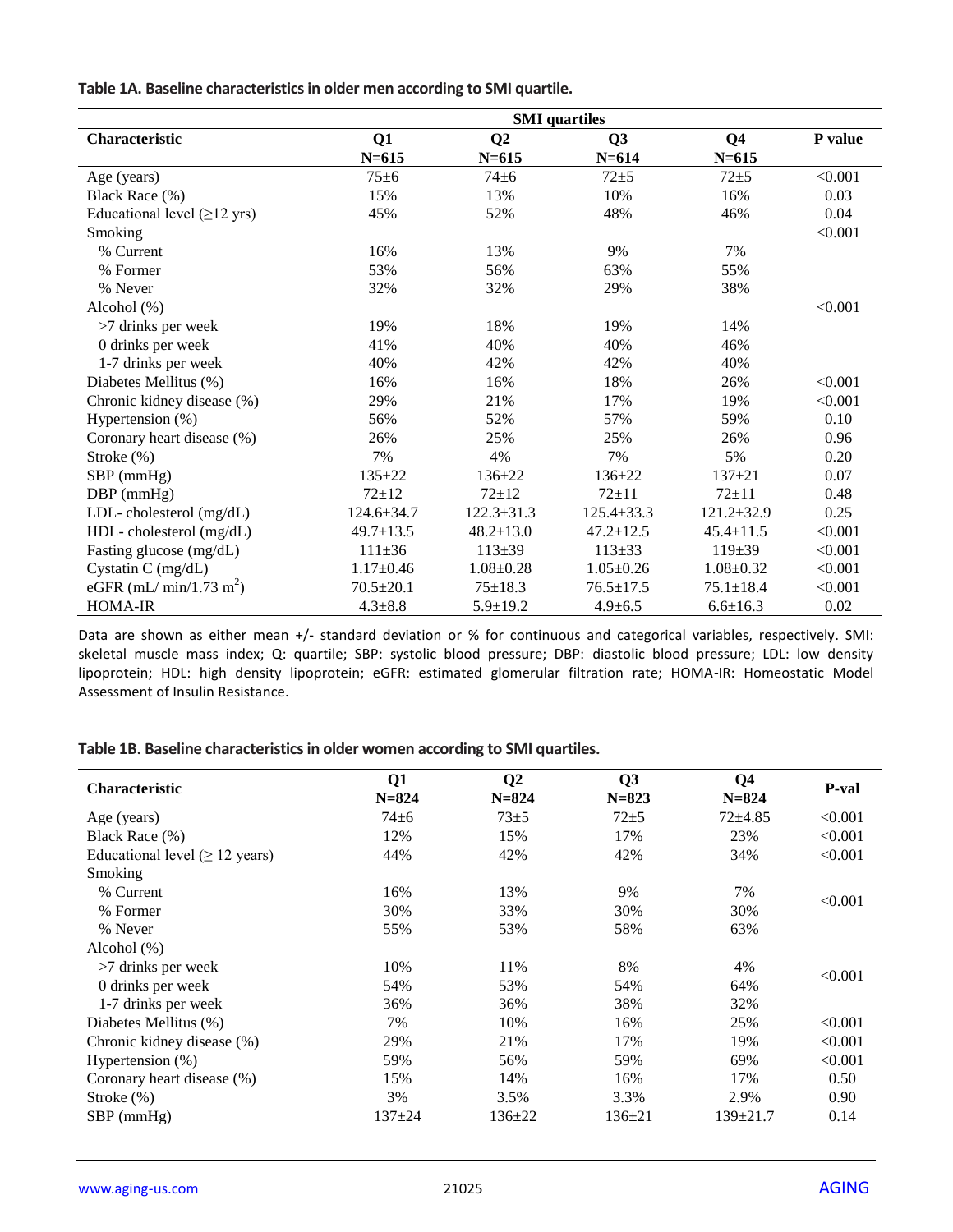| $DBP$ (mmHg)                       | $69+11$          | $70+11$         | $69+11$         | $71 + 11$       | 0.02    |
|------------------------------------|------------------|-----------------|-----------------|-----------------|---------|
| $LDL$ -cholesterol (mg/dL)         | $135.4 \pm 37.2$ | $134.4+35.9$    | $134.7 + 37.8$  | $133.3+35.3$    | 0.29    |
| $HDL$ -cholesterol (mg/dL)         | $63.0 \pm 16.77$ | $60.8 \pm 16.2$ | $57.9 \pm 15.5$ | $54.4 \pm 13.8$ | < 0.001 |
| Fasting glucose (mg/dL)            | $101 + 27$       | $105 + 30$      | $111 + 38$      | $120+48$        | < 0.001 |
| Cystatin C $(mg/dL)$               | $1.03 \pm 0.39$  | $1+0.25$        | $1.02+0.29$     | $1.07+0.37$     | 0.01    |
| eGFR (mL/min/1.73 m <sup>2</sup> ) | $80.8 \pm 20.6$  | $81.7 \pm 19.6$ | $80.1 \pm 19.9$ | $77.2 \pm 20.2$ | < 0.001 |
| HOMA-IR (units)                    | $3.3 + 3.8$      | $4.3 \pm 14.3$  | $5.6 \pm 17.3$  | $8.1 \pm 18.4$  | < 0.001 |

Data are shown as either mean +/- standard deviation or % for continuous and categorical variables, respectively. SMI: skeletal muscle mass index; Q: quartile; SBP: systolic blood pressure; DBP: diastolic blood pressure; LDL: low density lipoprotein; HDL: high density lipoprotein; eGFR: estimated glomerular filtration rate; HOMA-IR: Homeostatic Model Assessment of Insulin Resistance

#### **Cross-sectional association between CKD and SMI quartiles at baseline**

As represented in Figure 2, in the unadjusted analysis, for each unit decrease in SMI there was a lower (RR=0.95 [95% C.I. 0.91,1.00]; p=0.04) prevalence of CKD in women. In contrast, each unit SMI decrease was associated with a higher (RR=1.13; [95% C.I. 1.05,1.22]; p<0.01) prevalence of CKD in men.

We then evaluated whether there was an independent association between SMI and prevalent CKD. In men, after full adjustment for potential covariates, SMI was not associated with CKD. There was however a significant interaction term by race among men (Table 2). There was no association between SMI and CKD in black men. In non-black men, however, there was a tendency of SMI to associate with CKD, but this did not achieve statistical significance in the M2 adjusted model (p=0.06). Among women, lower SMI was associated with a lower RR of CKD in unadjusted and adjusted analyses. When stratifying for race, lower SMI was associated with a lower RR of CKD in non-black women; however, no association was observed between SMI and CKD in black women (Table 2).

#### **Muscle mass as a predictor of incident CKD and CKD progression**

In men, there was no association between SMI and incident CKD in the unadjusted or adjusted analyses (adjusted RR for incident CKD was 1.09 [95% C.I. 0.94, 1.27; p=0.25]). In women, SMI was associated with a reduced incidence of CKD (M0: RR for incident CKD. WAS 0.84 [95% C.I. 0.73, 0.92]; p<0.02) and (M1; RR was 0.82 [95% C.I. 0.74, 0.90]; p<0.001) respectively. However, after adjusting for the variables in the M2 analysis there was no association between baseline SMI



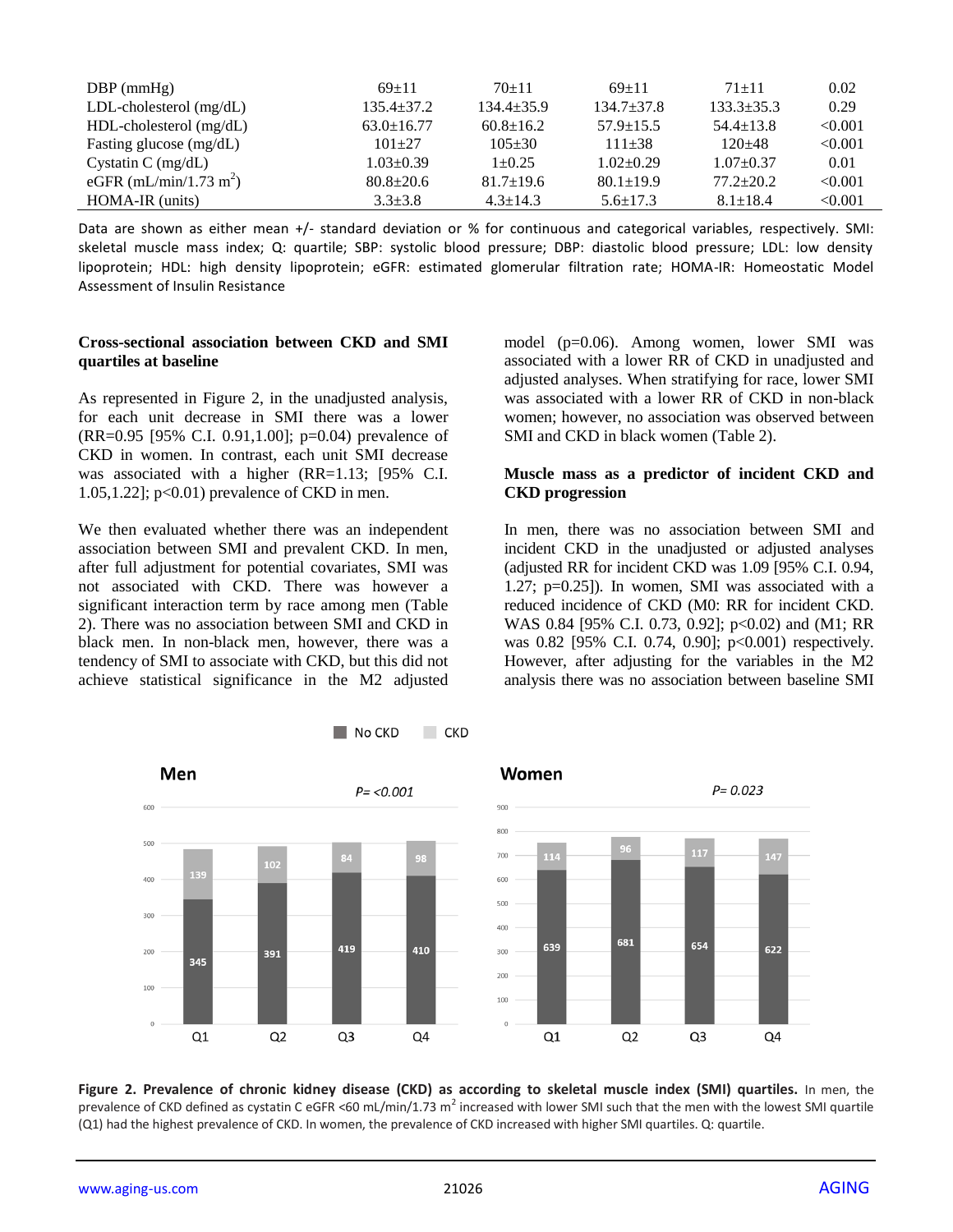**Table 2. Cross-sectional association between baseline inverse SMI and CKD.** 

|                | Men                  |                | Women                      |         |
|----------------|----------------------|----------------|----------------------------|---------|
|                | <b>RR (95% C.I.)</b> | <b>P</b> value | $\overline{RR}$ (95% C.I.) | P value |
| All subjects   |                      |                |                            |         |
| M0             | 1.13(1.05, 1.22)     | 0.002          | 0.95(0.91, 1.00)           | 0.04    |
| M1             | 1.04(0.97, 1.11)     | 0.33           | 0.92(0.89, 0.95)           | < 0.001 |
| M <sub>2</sub> | 1.05(0.98, 1.12)     | 0.20           | 0.94(0.89, 0.99)           | 0.01    |
| Non-blacks     |                      |                |                            |         |
| M <sub>0</sub> | 1.17(1.07, 1.28)     | < 0.001        | 0.89(0.81, 0.97)           | 0.009   |
| M1             | 1.07(0.98, 1.16)     | 0.13           | 0.81(0.74, 0.88)           | < 0.001 |
| M <sub>2</sub> | 1.09(0.99, 1.18)     | 0.06           | 0.87(0.80, 0.95)           | 0.003   |
| <b>Blacks</b>  |                      |                |                            |         |
| M <sub>0</sub> | 1.03(0.91, 1.17)     | 0.62           | 0.99(0.90, 1.09)           | 0.86    |
| M1             | 0.97(0.88, 1.08)     | 0.57           | 0.98(0.90, 1.06)           | 0.55    |
| M <sub>2</sub> | 0.96(0.86, 1.10)     | 0.50           | 1.01(0.88, 1.15)           | 0.93    |

SMI: skeletal mass index, modeled as a continuous variable. CKD was defined as eGFR <60 mL/min/1.73m<sup>2</sup>.

M0: unadjusted

M1: adjusted for age and race

M2: adjusted for M1 + educational level, smoking status, alcohol use, h/o diabetes mellitus, h/o hypertension, h/o myocardial infarction, stroke, or congestive heart failure, systolic blood pressure, diastolic blood pressure, LDL-cholesterol, HDLcholesterol, fasting glucose, and HOMA-IR.

and incident CKD in women  $(p=0.09)$ . Similar findings were noted when SMI was modeled as a categorical variable according to sarcopenia class/category (Table 3).

Of the 351 participants with CKD at baseline, 46 had rapid decline in kidney function at the year 2005/06 follow-up visit (defined as eGFR decline >3  $mL/min/1.73m<sup>2</sup>$  per year). In men, lower SMI was not associated with rapid decline in kidney function in the unadjusted analysis (RR was 0.88; 95% C.I.0.64, 1.20; p=0.41) or in the multivariate adjusted model. Similar findings were observed in women (RR for rapid decline in kidney function was 1.11; 95% C.I. 0.74, 1.66; p=0.62 in unadjusted analysis and remained nonsignificant in the multivariate models).

## **Association between sarcopenia and mortality in older men and women with and without CKD**

In unadjusted analysis, men with class II sarcopenia exhibited greater mortality rates compared to class I sarcopenia and normal SMI values (Figure 3). Cox regression analysis (shown in Table 4A) demonstrated that men with class II sarcopenia had higher mortality rates in both multivariate models. In contrast, while women with class II sarcopenia had higher mortality rates than those with SMI in the normal range in the unadjusted analysis, no association was observed between class I and class II sarcopenia and mortality in either multivariate models (Table 4A). Of note, there was no interaction of CKD status at baseline regarding the association of sarcopenia and mortality in men or women. Furthermore, in the subgroup of older adults with CKD at baseline (n=351) there was no association of mortality and lower SMI (as a continuous or categorical variable), as shown in Table 4B.

# **DISCUSSION**

In this study several important findings were observed. First, low muscle mass was associated with an increased prevalence of CKD in older community dwelling men. Conversely, low muscle mass was associated with a lower prevalence of CKD in older community dwelling women. Second, contrary to our hypothesis, low muscle mass was not predictive of incident CKD or CKD progression in older men or women. However, low muscle mass was independently associated with increased risk of mortality in older men. Although severely reduced muscle mass was associated with increased mortality in older women in the unadjusted analysis, this was not significant in the multivariate models. Lastly, we found no association between muscle mass and mortality in men or women with CKD.

Previous studies have identified over 3,000 genes that are differentially expressed in men and women, which are linked to muscle mass loss [12]. Age-related decline in skeletal muscle mass and function is also confounded by disease status, such as CKD [8]. Patients with CKD exhibit a catabolic state, which is known to be associated with protein wasting and with multiple metabolic imbalances due, in part, to elevated uremic toxins [13, 14]. Data from the Framingham Heart Study suggest that the longitudinal decline in lean muscle mass with age is a consequence of different underlying mechanisms in men and women such as withdrawal of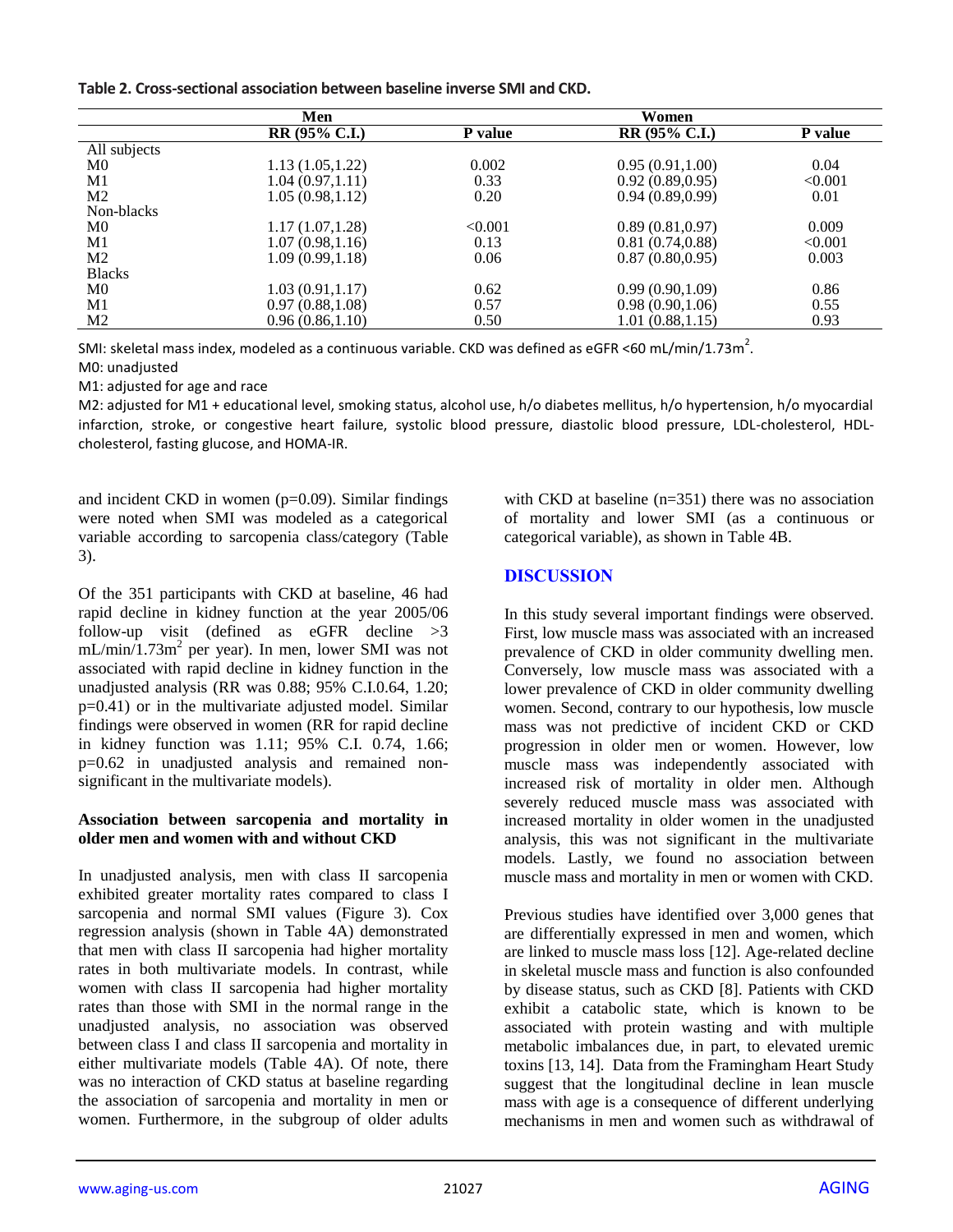**Table 3. Association between sarcopenia class and incident CKD.**

|                    | Men                  |                | Women            |         |
|--------------------|----------------------|----------------|------------------|---------|
|                    | <b>RR (95% C.I.)</b> | <b>P</b> value | $RR(95\% C.I.)$  | P value |
| <b>Class I</b>     | 1.13(0.69, 1.84)     | 0.64           | 0.75(0.51, 1.12) | 0.16    |
| <b>Class II</b>    | 1.27(0.67, 2.41)     | 0.47           | 0.73(0.34, 1.57) | 0.42    |
| <b>M1-Class I</b>  | 1.13(0.75, 1.71)     | 0.56           | 0.69(0.51, 0.94) | 0.02    |
| <b>M1-Class II</b> | 1.11(0.64, 1.91)     | 0.71           | 0.56(0.31, 1.02) | 0.06    |
| <b>M2-Class I</b>  | 1.29(0.84, 1.97)     | 0.24           | 0.83(0.61, 1.13) | 0.23    |
| <b>M2-Class II</b> | 1.35(0.77, 2.37)     | 0.29           | 0.73(0.41, 1.29) | 0.28    |

Class I sarcopenia was defined as SMI of 8.51–10.75 kg/m<sup>2</sup> for men and 5.76–6.75 kg/m<sup>2</sup> for women. Class II sarcopenia was defined as SMI ≤ 8.50 kg/m<sup>2</sup> for men and ≤ 5.75 kg/m<sup>2</sup> for women.

M0: unadjusted

M1: adjusted for age and race

M2: adjusted for M1 + educational level, smoking status, alcohol use, h/o diabetes mellitus, h/o hypertension, h/o myocardial infarction, stroke, or congestive heart failure, systolic blood pressure, diastolic blood pressure, LDL-cholesterol, HDLcholesterol, fasting glucose, and HOMA-IR

anabolic stimuli in men and an increase in catabolic stimuli (such as IL-6) in women [15]. Other data suggest that sarcopenia is mediated by the catabolic influence of myostatin in men, whereas, in women sarcopenia may be mediated by reduced insulin-like growth factor 1 [15, 16]. Hence, it is plausible that catabolic environments, such as that associated with CKD, would affect skeletal muscle mass differently in men and women. This may explain why low muscle mass was associated with a higher prevalence of CKD in men but with a lower prevalence of CKD in women in the present analysis.



**Figure 3.** Kaplan−Meier survival curves for all-cause mortality by sarcopenia class/category with (**A**) for men and (**B**) for women. Normal skeletal muscle mass was defined as SMI ≥ 10.76 kg/m<sup>2</sup> for men and ≥ 6.76 kg/m<sup>2</sup> for women. Class I sarcopenia was defined as SMI 8.51-10.75 kg/m<sup>2</sup> for men and 5.76-6.75 kg/m2 for women. Class II sarcopenia was defined as SMI ≤ 8.50 kg/m<sup>2</sup> and ≤ 5.75 kg/m<sup>2</sup> for men and women, respectively.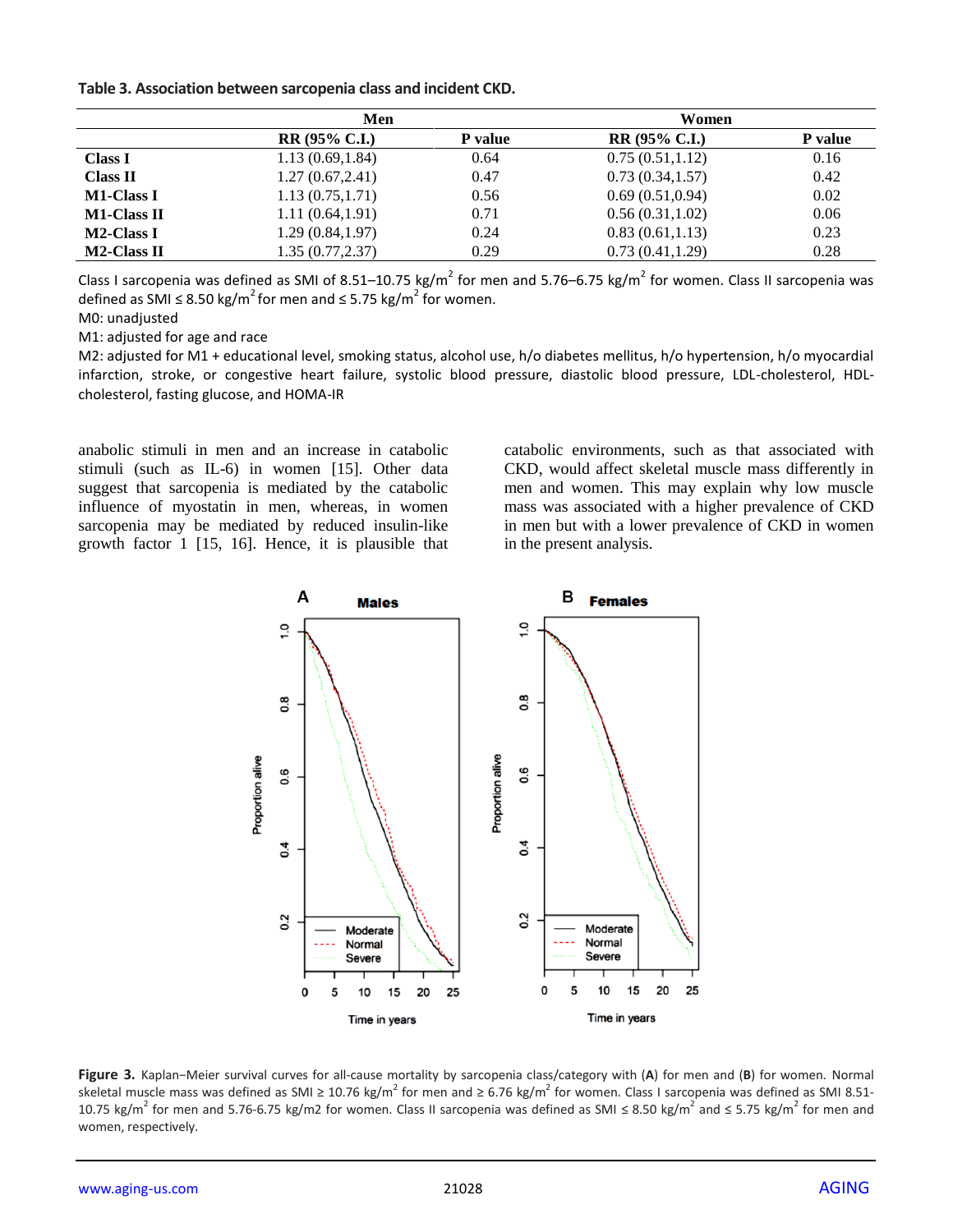#### **Table 4A. Association between sarcopenia class and mortality.**

|             | Men                      |                | Women            |                |  |
|-------------|--------------------------|----------------|------------------|----------------|--|
|             | HR $(95\% \text{ C.I.})$ | <b>P</b> value | $HR (95\% C.I.)$ | <b>P</b> value |  |
| Class I     | 1.09(0.95, 1.25)         | 0.24           | 1.06(0.98, 1.15) | 0.15           |  |
| Class II    | 1.59(1.35, 1.89)         | < 0.001        | 1.30(1.14, 1.49) | < 0.001        |  |
| M1-Class I  | 1.02(0.89, 1.17)         | 0.81           | 0.97(0.89, 1.05) | 0.42           |  |
| M1-Class II | 1.24(1.05, 1.47)         | 0.01           | 0.94(0.82, 1.08) | 0.39           |  |
| M2-Class I  | 1.06(0.91, 1.22)         | 0.47           | 1.02(0.94, 1.11) | 0.64           |  |
| M2-Class II | 1.26 (1.05,1.50)         | 0.01           | 1.04(0.90, 1.21) | 0.60           |  |

Class I sarcopenia was defined as SMI of 8.51–10.75 kg/m<sup>2</sup> for men and 5.76–6.75 kg/m<sup>2</sup> for women. Class II sarcopenia was defined as SMI  $\leq$  8.50 kg/m<sup>2</sup> for men and  $\leq$  5.75 kg/m<sup>2</sup> for women.

M0: unadjusted

M1: adjusted for age and race

M2: adjusted for M1 + educational level, smoking status, alcohol use, h/o diabetes mellitus, h/o hypertension, h/o myocardial infarction, stroke, or congestive heart failure, systolic blood pressure, diastolic blood pressure, LDL-cholesterol, HDLcholesterol, fasting glucose, and HOMA-IR

| Table 4B. Association between sarcopenia class and mortality in adults with CKD. |  |
|----------------------------------------------------------------------------------|--|
|----------------------------------------------------------------------------------|--|

|             | Men                      |                |                          |         |  |
|-------------|--------------------------|----------------|--------------------------|---------|--|
|             | HR $(95\% \text{ C.I.})$ | <b>P</b> value | HR $(95\% \text{ C.I.})$ | P value |  |
| Class I     | 1.11(0.83, 1.50)         | 0.48           | 0.98(0.80, 0.19)         | 0.80    |  |
| Class II    | 1.29(0.92, 1.81)         | 0.14           | 1.35(0.98, 1.85)         | 0.06    |  |
| M1-Class I  | 1.10(0.82, 1.49)         | 0.52           | 0.96(0.79, 1.18)         | 0.71    |  |
| M1-Class II | 1.15(0.82, 1.62)         | 0.42           | 0.95(0.69, 1.32)         | 0.76    |  |
| M2-Class I  | 1.13(0.82, 1.57)         | 0.46           | 0.92(0.74, 1.15)         | 0.47    |  |
| M2-Class II | 1.20(0.82, 1.74)         | 0.35           | 0.98(0.69, 1.38)         | 0.88    |  |

Class I sarcopenia was defined as SMI of 8.51–10.75 kg/m<sup>2</sup> for men and 5.76–6.75 kg/m<sup>2</sup> for women. Class II sarcopenia was defined as SMI  $\leq$  8.50 kg/m<sup>2</sup> for men and  $\leq$  5.75 kg/m<sup>2</sup> for women.

M0: unadjusted

M1: adjusted for age and race

M2: adjusted for M1 + educational level, smoking status, alcohol use, h/o diabetes mellitus, h/o hypertension, h/o myocardial infarction, stroke, or congestive heart failure, systolic blood pressure, diastolic blood pressure, LDL-cholesterol, HDLcholesterol, fasting glucose, and HOMA-IR

An analysis from the National Health and Nutrition Examination Survey (NHANES) reported that sarcopenia is more prevalent among the general population of men and women who have reduced GFR [17]. Our present analysis is in partial agreement with this evidence, as older men with low muscle mass had a higher prevalence of CKD. Interestingly, our data are in agreement with data from the Korean NHANES in which sarcopenia (measured via dual x-ray absorptiometry; DXA) was prevalent in both men and women (P<0.001) with CKD, but the stage of CKD was only associated with increased prevalence of sarcopenia in men and not women [18]. Similar findings were observed in a small study of men and women with CKD, where more men with CKD had low muscle mass compared to women with CKD [19]. Collectively, these findings and ours suggest that sex specific differences

exist in relation to loss of muscle mass and decreased eGFR.

The sex hormones estrogen and testosterone have been implicated in skeletal muscle growth, fiber size, and contractile function [20]. Some reports highlight enhanced contractile function and increased β-oxidative gene expression in men supplemented with estrogen and enhanced muscle growth in women treated with testosterone. Hence, men and women may respond differently to catabolic conditions because of their hormonal profiles [20]. Along these lines, testosterone is a potent anabolic factor promoting muscle protein synthesis and muscular regeneration and is found in much higher concentrations in young men compared to young women. However, progressive aging and/or the combination of aging with CKD results in greater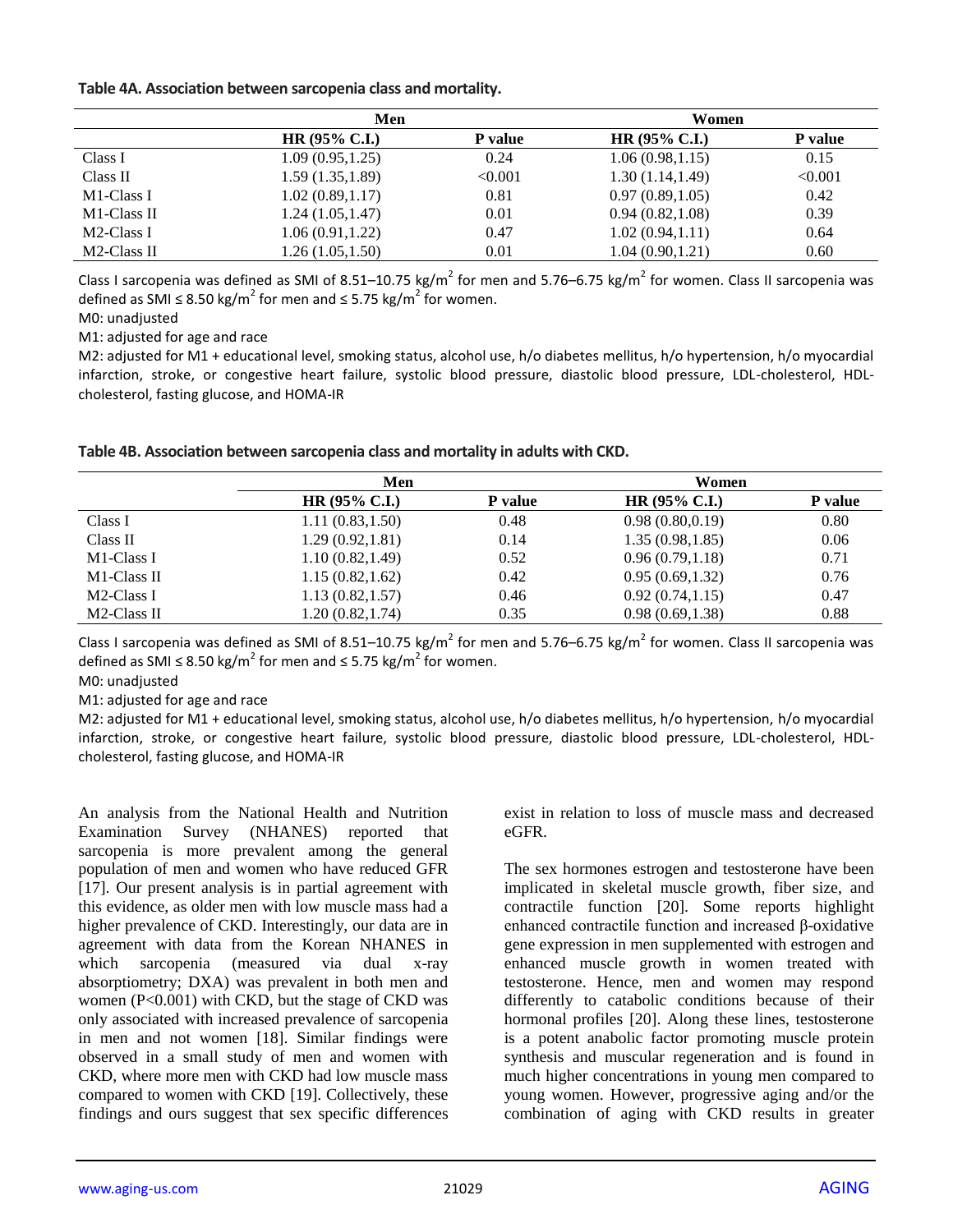reductions in testosterone in men compared to women. Consequently, this may result in more rapid reductions in muscle mass in men rendering them more sensitive to the effects of CKD. Indeed, in the present analysis, men were of older age, and there was nearly a two-fold higher percentage of older men who exhibited severe sarcopenia relative to their age-matched female counterparts.

In this analysis, we found a significant interaction of race on the association of muscle mass and CKD [21]. Several epidemiological studies demonstrate large variability in the prevalence of sarcopenia between racial/ethnic subpopulations of older adults. with non-Hispanic black men and women exhibiting the lowest prevalence of sarcopenia [22, 23]. This is consistent with our findings that muscle mass is preserved in older black men even in the presence of CKD. It has been shown that black men have modest but significantly higher free testosterone levels compared with white men [24]. Black men are also known to exhibit higher estradiol and estrogen levels than white men [25]. Importantly, the weight of evidence from human and animal studies demonstrates that estrogen and estradiol hormone replacement therapy has significant beneficial effects in maintaining muscle mass and function, and may help offset age-related loss of muscle mass [26]. Hence, our findings may be explained by the differences in sex hormone levels across racial groups.

Another important aim of the present study was to test the hypotheses that, among older men and women, low muscle mass is an independent predictor for developing CKD (incident CKD) and, among those with CKD, that low muscle mass independently predicts rapid kidney disease progression. Our findings did not support these hypotheses, as it was shown that muscle mass did not predict incident CKD or CKD progression in men and women. It is highly likely that these findings are in part due to competing risk of death in this population of older adults. In the present analysis, we found that older men with class II sarcopenia had lower survival rates than men with the other categories of sarcopenia after adjusting for age, race and cardiovascular risk factors. Interestingly, no such associations were evident in older women after adjusting for race and cardiovascular disease (CVD) risk factors. One potential reason behind these findings is that men have been demonstrated to be more vulnerable to muscular oxidative damage than women, and this has been attributed to differences in fiber type composition [27, 28]. Moreover, increased levels of oxidative stress produced by reactive oxygen species has been shown to be associated with skeletal muscle mass loss in predominantly type II fibers found in higher concentration in men versus women, and this may be due in part, to reduced vascular function to

adequately supply/replenish oxygen and essential nutrients for muscle tissue growth and repair.

Of note, we found no association between muscle mass and mortality in individuals with CKD in this analysis. While these findings are limited by the small number of individuals with CKD at baseline, our findings are consistent with the findings of Androga et al. in NHANES 1999-2004, which showed that sarcopenia was associated with increased mortality in individuals without CKD but not in those with CKD [29]. Interestingly, the data from NHANES indicated that sarcopenia was associated with mortality only in individuals with CKD who were obese. The mean BMI was 26.4 and 26.9 kg/m<sup>2</sup> in men and women of the CHS, respectively (consistent with overweight but not obese). This may explain the lack of an association between sarcopenia and mortality in CKD. Our findings are in contrast to the report by Pereira et al. which showed that sarcopenia, defined as reduced handgrip strength and low SMI, was an independent predictor of mortality in non-dialysis-dependent patients with stages 3-5 CKD [30]. It is possible that our findings differed due to the lower prevalence of advanced CKD (stage 4 or 5) in the CHS.

Our investigation is not without limitations. First, analyses were conducted in a survival cohort, and as such, few participants had rapidly advancing CKD. In addition, the small number of participants with baseline CKD likely impaired our ability to evaluate the impact of sarcopenia on CKD progression or death in this group of patients. Second, although sarcopenia is defined by both loss of muscle mass and muscle function, our study investigated one operational definition of sarcopenia, which was the quantification of muscle mass using the method of BIA. Sarcopenia is defined as having both loss of muscle mass and muscle function. Here, sarcopenia was defined as low muscle mass. However, prior studies have investigated the association of sarcopenia, defined by impaired muscle function (but not muscle mass), with incident CVD and mortality in individuals with CKD. Roshanravan et al. [31] showed that impaired physical performance (one operational definition of sarcopenia) of the lower extremities is common in CKD and strongly associates with all-cause mortality in this population. However, Roshanravan et al. did not explore whether sex differences modified this association and as such, the underlying mechanisms behind this association are unclear. In addition, our analyses were based on a single baseline measure of muscle mass and did not account for changes in muscle mass over time, including those that may be secondary to changes in diet or nutrition. Future works should evaluate whether such lifestyle changes result in significant change in skeletal muscle mass or if such changes over time (for example increased skeletal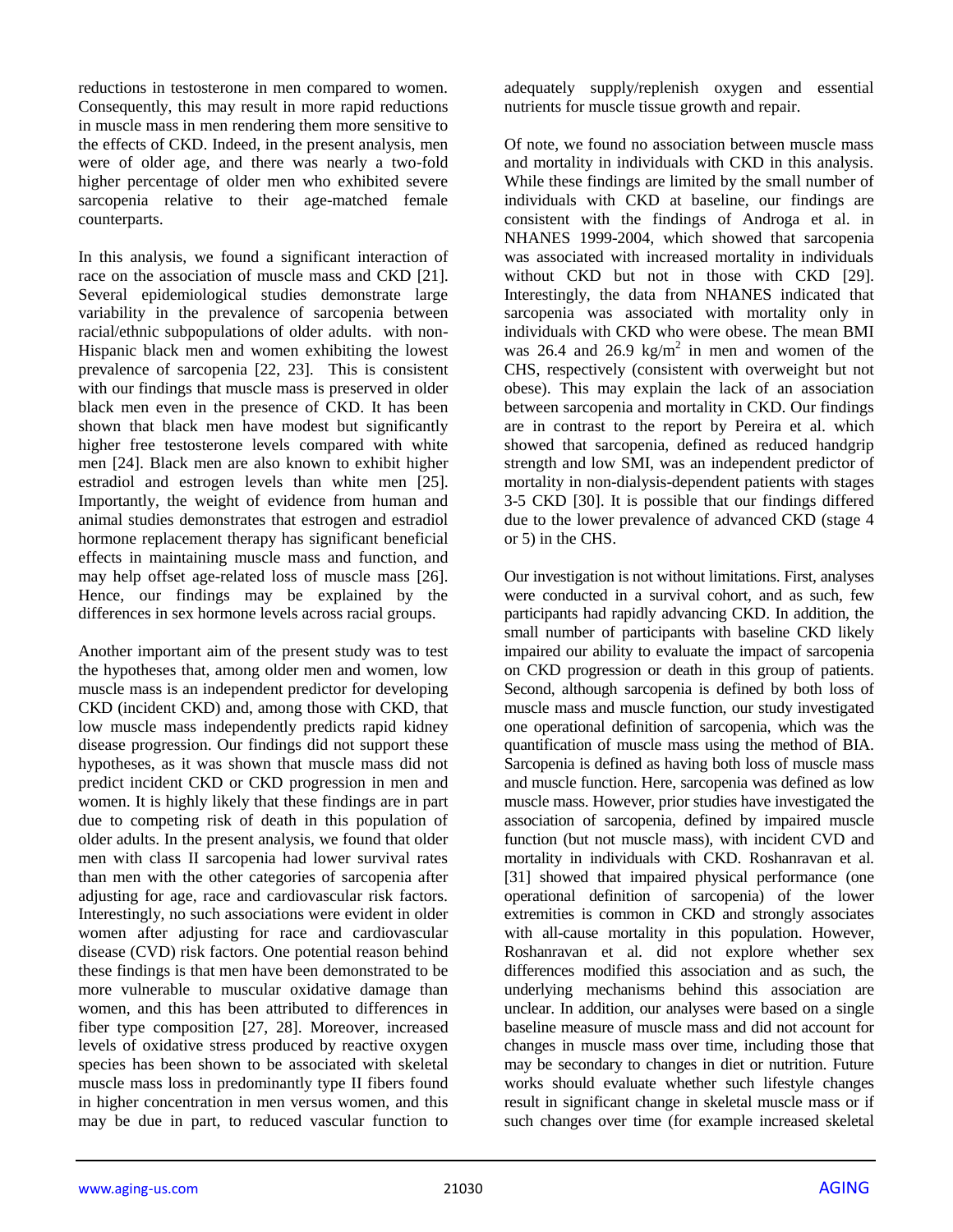muscle mass) would improve long term outcomes, such as mortality. Lastly, muscle mass was measured using BIA. Though BIA may not be as accurate or reliable as other methods to evaluate body composition such as DXA, computed axial tomography, air displacement plethysmography (i.e., Bod-POD) and magnetic resonance imaging, BIA, DXA and Bod-POD are highly correlated, even when body composition was actively changing because of a severe diet [32]. In addition, BIA is a simple-to-use, affordable and reliable device, and is one of the most commonly used methods to evaluate body composition in clinical settings.

In conclusion, we report that low muscle mass is associated with increased prevalence of CKD in older community dwelling men, whereas this was inversely associated in women. While low muscle mass was not predictive of incident CKD or CKD progression in older men or women, low muscle mass was independently associated with increased risk of mortality in older men. Further research is needed to confirm our findings and to better understand the mechanisms that underlie the association between low muscle mass and prevalent CKD and mortality.

# **MATERIALS AND METHODS**

#### **Study population**

5888 community dwelling men and women aged 65 years or older enrolled in the 2-phase prospective cohort CHS (1989-1993). These included an initial cohort of 5201 enrolled in 1989/90 and an additional 687 African-American participants enrolled in 1992/93. CHS participants were randomly sampled from Medicare eligibility lists at four U.S. sites: University of California, Davis (Sacramento County, Sacramento, CA), Johns Hopkins University (Washington County, Hagerstown, MD), Wake Forest University School of Medicine (Forsyth County, Winston-Salem, NC), and University of Pittsburgh (Allegheny County, PA) [27]. The aims of CHS were to determine the importance of conventional cardiovascular disease (CVD) risk factors and to identify new CVD risk factors, especially those that may be protective and modifiable in a large cohort of community dwelling older adults. Informed consent was obtained from all participants and approved by the institutional review boards of the 4 clinical sites. Full details of the design, recruitment and procedures of the CHS are available in previously published work [33].

#### **Assessment of body composition and skeletal muscle index**

Body weight and height were measured at participant baseline to the nearest 0.1 kg and 0.1 cm using standardized equipment and procedures. Body mass index was calculated as weight/height<sup>2</sup> (kg/m<sup>2</sup>). BIA resistance (Ohms) was obtained using a TVI-10 Body Composition Analyzer (Danninger Medical Technology, Inc., Columbus, OH) with an operating frequency of 50 kHz at 800 uA. Whole-body BIA measurements were taken between the right wrist and ankle with the subject in a supine position after an overnight fast [34]. Muscle mass in kg was calculated based on BIA utilizing a calculation that was developed and cross-validated against magnetic resonance imaging measures of whole-body muscle mass in men and women varying in age and adiposity [35]. This calculation has been used successfully in previous epidemiological studies of sarcopenia and disability [34, 36, 37].

Skeletal muscle mass index (SMI) was calculated using the BIA equation developed by Janssen and colleagues [35]: skeletal muscle mass  $(kg) = ((height<sup>2</sup>/BIA$ resistance x  $0.401$ ) + (sex x 3.825) + (age x -0.071)) + 5.102, where height is in cm, BIA-resistance is in ohms, sex is 1 for men and 0 for women, and age is in years. Absolute skeletal muscle mass (kg) was converted to percentage skeletal muscle mass (muscle mass/body mass X 100) and termed SMI. SMI was used because it adjusts for stature and the mass of non-skeletal muscle tissue (fat, organ, bone). Most mobility tasks and activities of daily living are influenced by body mass.

## **Sarcopenia classification**

The presence of sarcopenia was based on the following disability-related SMI thresholds [36]:

- 1) Normal skeletal muscle mass: men  $\geq 10.76$  kg/m<sup>2</sup>, women  $\geq 6.76 \text{ kg/m}^2$ ;
- 2) Class I sarcopenia: men  $8.51-10.75$  kg/m<sup>2</sup>, women 5.76–6.75  $\text{kg/m}^2$ ; or
- 3) Class II sarcopenia: men  $\leq 8.50 \text{ kg/m}^2$ , women  $\leq$ 5.75 kg/m<sup>2</sup> [37]

#### **Outcome measures**

Incident CKD was defined as cystatin C eGFR  $<$  60 mL/min per 1.73 m<sup>2</sup> during visit 2005/06 [38]. eGFR was based on the CKD Epidemiology Collaboration formula and was calculated using the equation:  $eGFR =$ 76.7 x cystatin C [mg/L]−1 19 [39]. Cystatin C has been suggested to be better than creatinine as a marker for kidney function when evaluating issues related to muscle mass because creatinine is a byproduct of muscle metabolism [40]. In this study, cystatin C was measured at baseline (1989/90 and 1992/93) and (2005/06). CKD progression was defined as annualized loss of eGFR  $>3$  mL/min/1.73 m<sup>2</sup>[41] from baseline to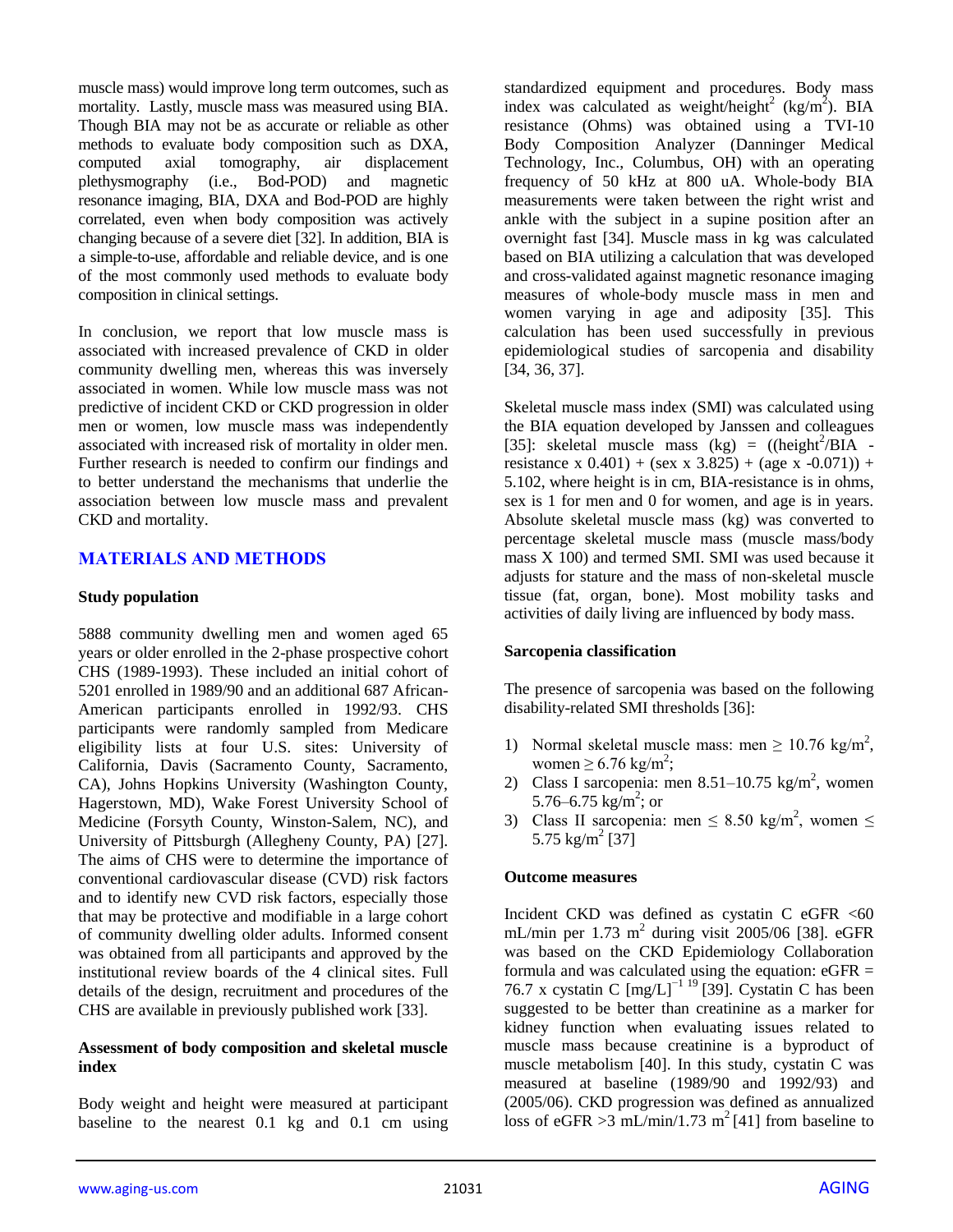2005/06, as based on previous data from the CHS [42]. Death from all causes was adjudicated by the CHS Events Subcommittee as previously detailed [43]. Follow-up for mortality continued until death, loss to follow-up, or until 6/30/2014.

## **Analyses**

We compared sex-specific baseline characteristics across SMI quartiles using trend tests for continuous variables and Chi-squared tests for categorical variables. First, we examined the cross-sectional association between prevalent CKD and SMI quartiles utilizing Poisson regression models. Next, we evaluated the potential association between baseline SMI and incident CKD. To evaluate the association between low muscle mass and the designated outcomes, inverse SMI was modeled as a continuous variable and as sarcopenia categories. Of note, this analysis was limited to the 3336 participants who had eGFR  $\geq 60$  mL/ min/1.73 m<sup>2</sup> at baseline and were alive with available cystatin C levels at the 2005/06 visit. We utilized Poisson regression modeling with a time offset to accommodate the different time interval between baseline and year 9 for the initial CHS cohort (enrolled 1989/90) and the African-American cohort (enrolled 1992/93). For those individuals with evidence of CKD at baseline, we evaluated the potential association between SMI and rapid kidney function decline. Considering the competing risk of mortality with incident CKD and CKD progression [44], we examined the association of baseline SMI with mortality using Cox hazard models to estimate hazard ratios (HR). We subsequently evaluated the interaction term with CKD status (defined as eGFR  $\leq 60$  mL/min/1.73 m<sup>2</sup>) and conducted stratified analysis according to CKD status in the men and women. The study flow chart for this analysis is shown in Figure 1.

For all analyses, we used two nested models: M1 was adjusted for age and race. M2 was additionally adjusted for educational level, current alcohol use, history of diabetes, history of hypertension, baseline CVD (defined as self-reported myocardial infarction, stroke, or congestive heart failure), SBP, DBP, LDLcholesterol, HDL-cholesterol, fasting glucose, and HOMA-IR: Homeostatic Model Assessment of Insulin Resistance (HOMA-IR). We used splines in generalized additive models to address the functional form of continuous inverse SMI in the models; we found no meaningful departures from linearity. P values were not adjusted for multiple testing.

# **Abbreviations**

BIA: bioelectrical impedance; CHS: Cardiovascular Health Study; CKD: chronic kidney disease; CVD: cardiovascular disease; DBP: diastolic blood pressure; DXA: dual x-ray absorptiometry; eGFR: estimated glomerular filtration rate; HDL: high density lipoprotein; HOMA-IR: Homeostatic Model Assessment of Insulin Resistance; LDL: low density lipoprotein; NHANES: National Health and Nutrition Examination Survey; RR: relative risk; SBP: systolic blood pressure; SMI: skeletal muscle mass index.

## **AUTHOR CONTRIBUTIONS**

NT Kruse contributed to data analysis, manuscript preparations and revisions of the manuscript. P Buzkova contributed to data analysis. JI Barzilay, RJ Valderrabano, JA Robbins, and HA Fink contributed to the design of the study and data interpretation in addition to providing critical revisions of the original and revised manuscript versions. D Jalal contributed to all aspects of the study; including the conception and design, data collection and analysis, manuscript preparation and revisions to the manuscript.

## **CONFLICTS OF INTEREST**

The authors declare no conflicts of financial and nonfinancial interest.

## **FUNDING**

This research was supported by contracts HHSN26 8201200036C, HHSN268200800007C, HHSN2682018 00001C, N01HC55222, N01HC85079, N01HC85080, N01HC85081, N01HC85082, N01HC85083, N01HC8 5086, and grants U01HL080295 and U01HL130114 from the National Heart, Lung, and Blood Institute (NHLBI), with additional contribution from the National Institute of Neurological Disorders and Stroke (NINDS). Additional support was provided by R01AG023629 from the National Institute on Aging (NIA). A full list of principal CHS investigators and institutions can be found at CHS-NHLBI.org. The content is solely the responsibility of the authors and does not necessarily represent the official views of the National Institutes of Health.

## **REFERENCES**

- 1. Pedersen BK, Akerström TC, Nielsen AR, Fischer CP. Role of myokines in exercise and metabolism. J Appl Physiol (1985). 2007; 103:1093–98. <https://doi.org/10.1152/japplphysiol.00080.2007> PMI[D:17347387](https://pubmed.ncbi.nlm.nih.gov/17347387)
- 2. Rondon-Berrios H, Wang Y, Mitch WE. Can musclekidney crosstalk slow progression of CKD? J Am Soc Nephrol. 2014; 25:2681–83.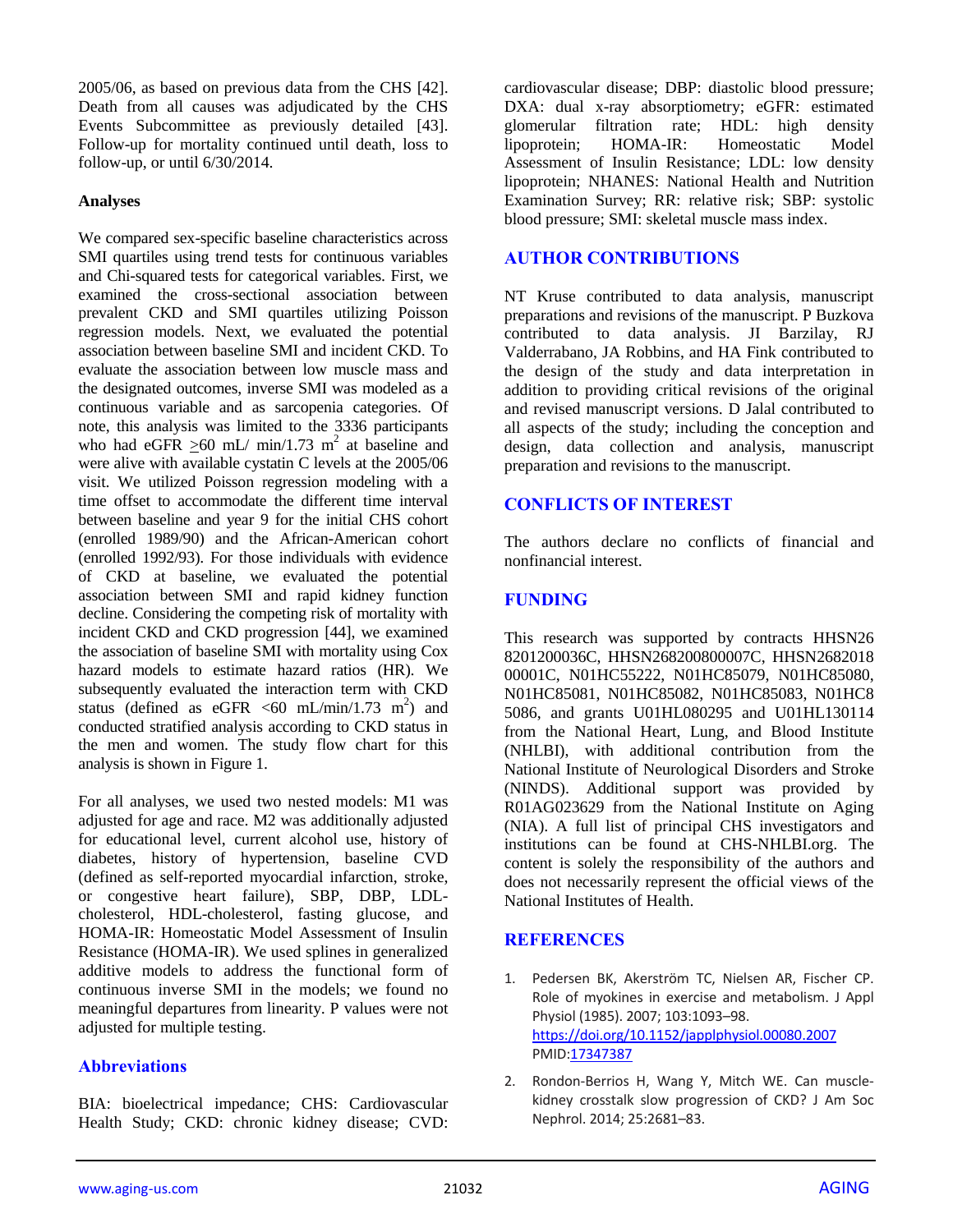<https://doi.org/10.1681/ASN.2014060566> PMID[:25012171](https://pubmed.ncbi.nlm.nih.gov/25012171)

3. Hanatani S, Izumiya Y, Araki S, Rokutanda T, Kimura Y, Walsh K, Ogawa H. Akt1-mediated fast/glycolytic skeletal muscle growth attenuates renal damage in experimental kidney disease. J Am Soc Nephrol. 2014; 25:2800–11.

<https://doi.org/10.1681/ASN.2013091025> PMID[:25012168](https://pubmed.ncbi.nlm.nih.gov/25012168)

- 4. Hamrick MW. The skeletal muscle secretome: an emerging player in muscle-bone crosstalk. Bonekey Rep. 2012; 1:60. <https://doi.org/10.1038/bonekey.2012.60> PMID[:23951457](https://pubmed.ncbi.nlm.nih.gov/23951457)
- 5. Zhang A, Li M, Wang B, Klein JD, Price SR, Wang XH. miRNA-23a/27a attenuates muscle atrophy and renal fibrosis through muscle-kidney crosstalk. J Cachexia Sarcopenia Muscle. 2018; 9:755–70. <https://doi.org/10.1002/jcsm.12296> PMID[:29582582](https://pubmed.ncbi.nlm.nih.gov/29582582)
- 6. Rong S, Wang L, Peng Z, Liao Y, Li D, Yang X, Nuessler AK, Liu L, Bao W, Yang W. The mechanisms and treatments for sarcopenia: could exosomes be a perspective research strategy in the future? J Cachexia Sarcopenia Muscle. 2020; 11:348–65. <https://doi.org/10.1002/jcsm.12536> PMID[:31989804](https://pubmed.ncbi.nlm.nih.gov/31989804)
- 7. Wang H, Wang B. Extracellular vesicle microRNAs mediate skeletal muscle myogenesis and disease. Biomed Rep. 2016; 5:296–300. <https://doi.org/10.3892/br.2016.725> PMID[:27588172](https://pubmed.ncbi.nlm.nih.gov/27588172)
- 8. Moorthi RN, Avin KG. Clinical relevance of sarcopenia in chronic kidney disease. Curr Opin Nephrol Hypertens. 2017; 26:219–28. <https://doi.org/10.1097/MNH.0000000000000318> PMID[:28198733](https://pubmed.ncbi.nlm.nih.gov/28198733)
- 9. Kim JK, Choi SR, Choi MJ, Kim SG, Lee YK, Noh JW, Kim HJ, Song YR. Prevalence of and factors associated with sarcopenia in elderly patients with end-stage renal disease. Clin Nutr. 2014; 33:64–68. <https://doi.org/10.1016/j.clnu.2013.04.002> PMID[:23631844](https://pubmed.ncbi.nlm.nih.gov/23631844)
- 10. Stevens LA, Viswanathan G, Weiner DE. Chronic kidney disease and end-stage renal disease in the elderly population: current prevalence, future projections, and clinical significance. Adv Chronic Kidney Dis. 2010; 17:293–301. <https://doi.org/10.1053/j.ackd.2010.03.010> PMID[:20610356](https://pubmed.ncbi.nlm.nih.gov/20610356)
- 11. Mallappallil M, Friedman EA, Delano BG, McFarlane SI, Salifu MO. Chronic kidney disease in the elderly: evaluation and management. Clin Pract (Lond). 2014; 11:525–35.

<https://doi.org/10.2217/cpr.14.46> PMID[:25589951](https://pubmed.ncbi.nlm.nih.gov/25589951)

- 12. Haizlip KM, Harrison BC, Leinwand LA. Sex-based differences in skeletal muscle kinetics and fiber-type composition. Physiology (Bethesda). 2015; 30:30–39. <https://doi.org/10.1152/physiol.00024.2014> PMI[D:25559153](https://pubmed.ncbi.nlm.nih.gov/25559153)
- 13. Zha Y, Qian Q. Protein nutrition and malnutrition in CKD and ESRD. Nutrients. 2017; 9:208. <https://doi.org/10.3390/nu9030208> PMID[:28264439](https://pubmed.ncbi.nlm.nih.gov/28264439)
- 14. Wang XH, Mitch WE. Mechanisms of muscle wasting in chronic kidney disease. Nat Rev Nephrol. 2014; 10:504–16. <https://doi.org/10.1038/nrneph.2014.112> PMI[D:24981816](https://pubmed.ncbi.nlm.nih.gov/24981816)
- 15. Payette H, Roubenoff R, Jacques PF, Dinarello CA, Wilson PW, Abad LW, Harris T. Insulin-like growth factor-1 and interleukin 6 predict sarcopenia in very old community-living men and women: the framingham heart study. J Am Geriatr Soc. 2003; 51:1237–43.

<https://doi.org/10.1046/j.1532-5415.2003.51407.x> PMI[D:12919235](https://pubmed.ncbi.nlm.nih.gov/12919235)

- 16. Batsis JA, Mackenzie TA, Barre LK, Lopez-Jimenez F, Bartels SJ. Sarcopenia, sarcopenic obesity and mortality in older adults: results from the national health and nutrition examination survey III. Eur J Clin Nutr. 2014; 68:1001–07. <https://doi.org/10.1038/ejcn.2014.117> PMI[D:24961545](https://pubmed.ncbi.nlm.nih.gov/24961545)
- 17. Sharma D, Hawkins M, Abramowitz MK. Association of sarcopenia with eGFR and misclassification of obesity in adults with CKD in the United States. Clin J Am Soc Nephrol. 2014; 9:2079–88. <https://doi.org/10.2215/CJN.02140214> PMI[D:25392147](https://pubmed.ncbi.nlm.nih.gov/25392147)
- 18. Moon SJ, Kim TH, Yoon SY, Chung JH, Hwang HJ. Relationship between stage of chronic kidney disease and sarcopenia in Korean aged 40 years and older using the Korea national health and nutrition examination surveys (KNHANES IV-2, 3, and V-1, 2), 2008-2011. PLoS One. 2015; 10:e0130740. <https://doi.org/10.1371/journal.pone.0130740> PMI[D:26083479](https://pubmed.ncbi.nlm.nih.gov/26083479)
- 19. Zhou Y, Hellberg M, Svensson P, Höglund P, Clyne N. Sarcopenia and relationships between muscle mass, measured glomerular filtration rate and physical function in patients with chronic kidney disease stages 3-5. Nephrol Dial Transplant. 2018; 33:342–48. <https://doi.org/10.1093/ndt/gfw466> PMID[:28340152](https://pubmed.ncbi.nlm.nih.gov/28340152)
- 20. Anderson LJ, Liu H, Garcia JM. Sex differences in muscle wasting. Adv Exp Med Biol. 2017; 1043:153–97. [https://doi.org/10.1007/978-3-319-70178-3\\_9](https://doi.org/10.1007/978-3-319-70178-3_9) PMI[D:29224095](https://pubmed.ncbi.nlm.nih.gov/29224095)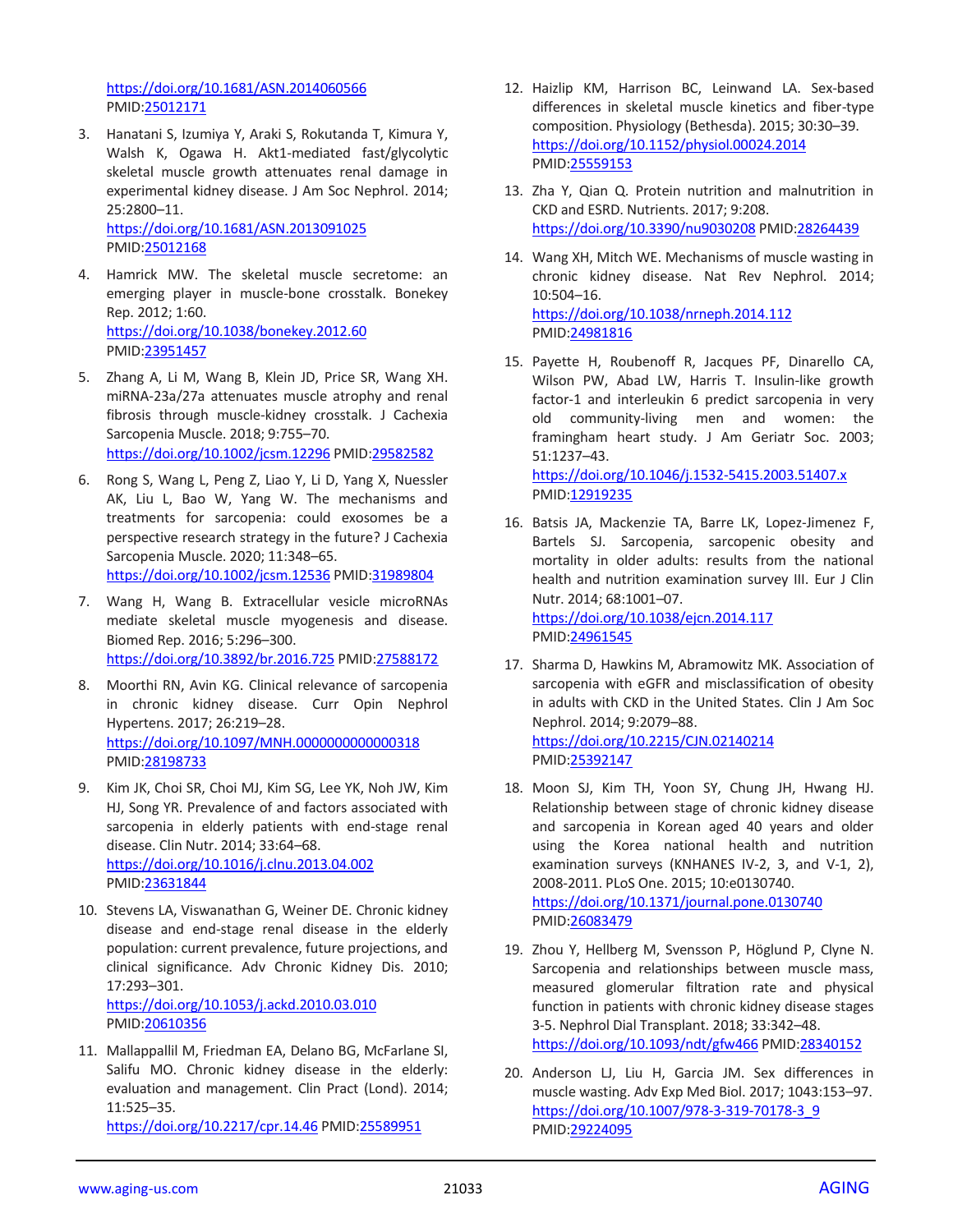21. Duru OK, Li S, Jurkovitz C, Bakris G, Brown W, Chen SC, Collins A, Klag M, McCullough PA, McGill J, Narva A, Pergola P, Singh A, Norris K. Race and sex differences in hypertension control in CKD: results from the kidney early evaluation program (KEEP). Am J Kidney Dis. 2008; 51:192–98.

<https://doi.org/10.1053/j.ajkd.2007.09.023> PMID[:18215697](https://pubmed.ncbi.nlm.nih.gov/18215697)

- 22. Hunter GR, Bryan DR, Borges JH, David Diggs M, Carter SJ. Racial differences in relative skeletal muscle mass loss during diet-induced weight loss in women. Obesity (Silver Spring). 2018; 26:1255–60. <https://doi.org/10.1002/oby.22201> PMI[D:29957829](https://pubmed.ncbi.nlm.nih.gov/29957829)
- 23. Jeng C, Zhao LJ, Wu K, Zhou Y, Chen T, Deng HW. Race and socioeconomic effect on sarcopenia and sarcopenic obesity in the louisiana osteoporosis study (LOS). JCSM Clin Rep. 2018; 3:e00027. <https://doi.org/10.17987/jcsm-cr.v3i2.27> PMID[:31463425](https://pubmed.ncbi.nlm.nih.gov/31463425)
- 24. Richard A, Rohrmann S, Zhang L, Eichholzer M, Basaria S, Selvin E, Dobs AS, Kanarek N, Menke A, Nelson WG, Platz EA. Racial variation in sex steroid hormone concentration in black and white men: a meta-analysis. Andrology. 2014; 2:428–35. <https://doi.org/10.1111/j.2047-2927.2014.00206.x> PMID[:24648111](https://pubmed.ncbi.nlm.nih.gov/24648111)
- 25. Rohrmann S, Nelson WG, Rifai N, Brown TR, Dobs A, Kanarek N, Yager JD, Platz EA. Serum estrogen, but not testosterone, levels differ between black and white men in a nationally representative sample of Americans. J Clin Endocrinol Metab. 2007; 92:2519–25. <https://doi.org/10.1210/jc.2007-0028> PMID[:17456570](https://pubmed.ncbi.nlm.nih.gov/17456570)
- 26. Tiidus PM. Benefits of estrogen replacement for skeletal muscle mass and function in post-menopausal females: evidence from human and animal studies. Eurasian J Med. 2011; 43:109–14. <https://doi.org/10.5152/eajm.2011.24> PMID[:25610174](https://pubmed.ncbi.nlm.nih.gov/25610174)
- 27. Powers SK, Ji LL, Kavazis AN, Jackson MJ. Reactive oxygen species: impact on skeletal muscle. Compr Physiol. 2011; 1:941–69. <https://doi.org/10.1002/cphy.c100054> PMID[:23737208](https://pubmed.ncbi.nlm.nih.gov/23737208)
- 28. Jackson MJ. Redox regulation of muscle adaptations to contractile activity and aging. J Appl Physiol (1985). 2015; 119:163–71. <https://doi.org/10.1152/japplphysiol.00760.2014> PMID[:25792715](https://pubmed.ncbi.nlm.nih.gov/25792715)
- 29. Androga L, Sharma D, Amodu A, Abramowitz MK. Sarcopenia, obesity, and mortality in US adults with and without chronic kidney disease. Kidney Int Rep. 2017; 2:201–11.

<https://doi.org/10.1016/j.ekir.2016.10.008> PMI[D:28439567](https://pubmed.ncbi.nlm.nih.gov/28439567)

- 30. Pereira RA, Cordeiro AC, Avesani CM, Carrero JJ, Lindholm B, Amparo FC, Amodeo C, Cuppari L, Kamimura MA. Sarcopenia in chronic kidney disease on conservative therapy: prevalence and association with mortality. Nephrol Dial Transplant. 2015; 30:1718–25. <https://doi.org/10.1093/ndt/gfv133> PMI[D:25999376](https://pubmed.ncbi.nlm.nih.gov/25999376)
- 31. Roshanravan B, Robinson-Cohen C, Patel KV, Ayers E, Littman AJ, de Boer IH, Ikizler TA, Himmelfarb J, Katzel LI, Kestenbaum B, Seliger S. Association between physical performance and all-cause mortality in CKD. J Am Soc Nephrol. 2013; 24:822–30. <https://doi.org/10.1681/ASN.2012070702> PMI[D:23599380](https://pubmed.ncbi.nlm.nih.gov/23599380)
- 32. Gomez-Arbelaez D, Bellido D, Castro AI, Ordoñez-Mayan L, Carreira J, Galban C, Martinez-Olmos MA, Crujeiras AB, Sajoux I, Casanueva FF. Body composition changes after very-low-calorie ketogenic diet in obesity evaluated by 3 standardized methods. J Clin Endocrinol Metab. 2017; 102:488–98. <https://doi.org/10.1210/jc.2016-2385> PMID[:27754807](https://pubmed.ncbi.nlm.nih.gov/27754807)
- 33. Fried LP, Borhani NO, Enright P, Furberg CD, Gardin JM, Kronmal RA, Kuller LH, Manolio TA, Mittelmark MB, Newman A. The cardiovascular health study: design and rationale. Ann Epidemiol. 1991; 1:263–76. [https://doi.org/10.1016/1047-2797\(91\)90005-w](https://doi.org/10.1016/1047-2797(91)90005-w) PMI[D:1669507](https://pubmed.ncbi.nlm.nih.gov/1669507)
- 34. Janssen I. Influence of sarcopenia on the development of physical disability: the cardiovascular health study. J Am Geriatr Soc. 2006; 54:56–62. <https://doi.org/10.1111/j.1532-5415.2005.00540.x> PMI[D:16420198](https://pubmed.ncbi.nlm.nih.gov/16420198)
- 35. Janssen I, Heymsfield SB, Baumgartner RN, Ross R. Estimation of skeletal muscle mass by bioelectrical impedance analysis. J Appl Physiol (1985). 2000; 89:465–71. <https://doi.org/10.1152/jappl.2000.89.2.465> PMID: 10926627
- 36. Janssen I, Baumgartner RN, Ross R, Rosenberg IH, Roubenoff R. Skeletal muscle cutpoints associated with elevated physical disability risk in older men and women. Am J Epidemiol. 2004; 159:413–21. <https://doi.org/10.1093/aje/kwh058> PMI[D:14769646](https://pubmed.ncbi.nlm.nih.gov/14769646)
- 37. Janssen I, Heymsfield SB, Ross R. Low relative skeletal muscle mass (sarcopenia) in older persons is associated with functional impairment and physical disability. J Am Geriatr Soc. 2002; 50:889–96. <https://doi.org/10.1046/j.1532-5415.2002.50216.x> PMI[D:12028177](https://pubmed.ncbi.nlm.nih.gov/12028177)
- 38. Xie Y, Bowe B, Li T, Xian H, Balasubramanian S, Al-Aly Z. Proton pump inhibitors and risk of incident CKD and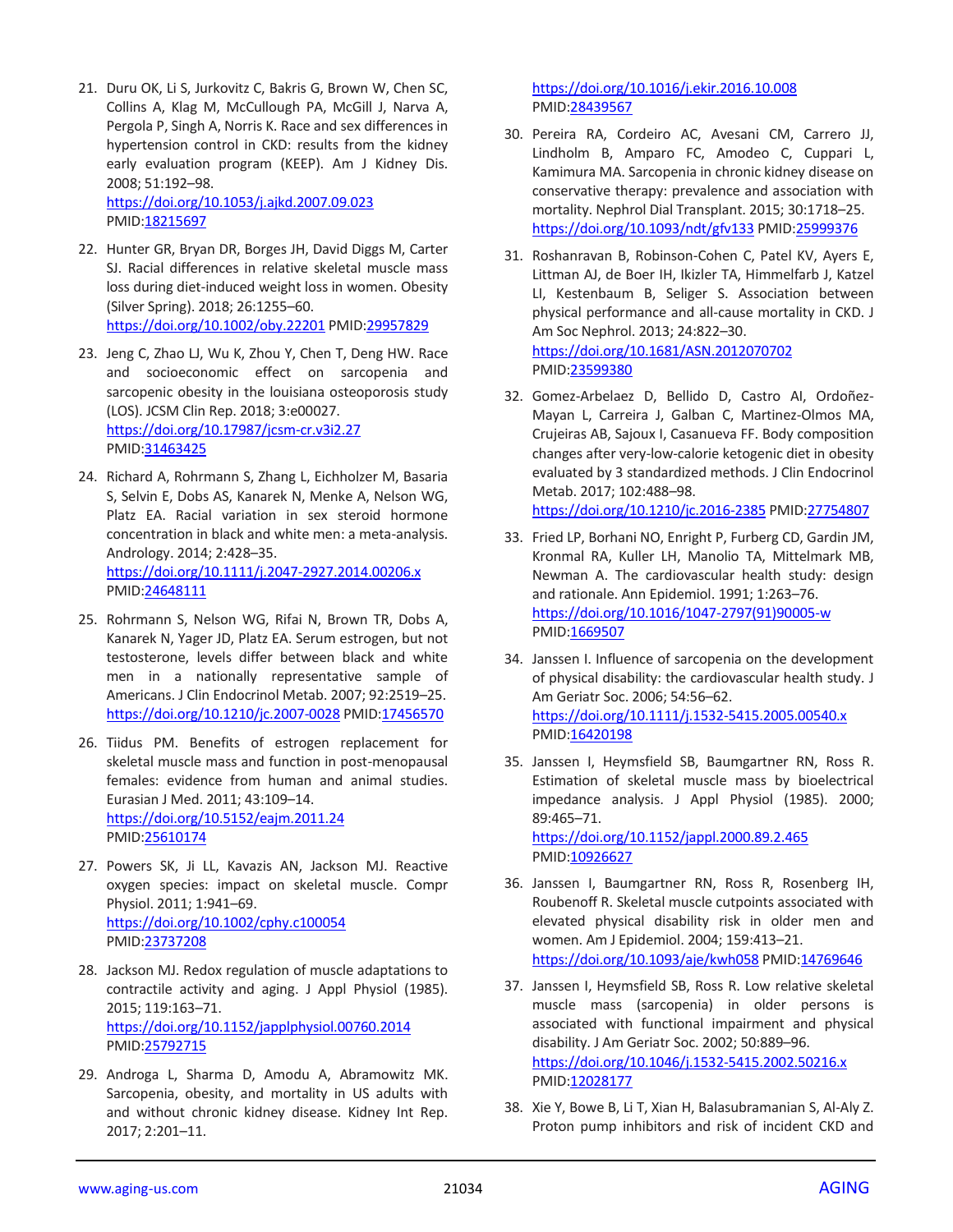progression to ESRD. J Am Soc Nephrol. 2016; 27:3153–63. <https://doi.org/10.1681/ASN.2015121377> PMID[:27080976](https://pubmed.ncbi.nlm.nih.gov/27080976)

- 39. Stevens LA, Coresh J, Schmid CH, Feldman HI, Froissart M, Kusek J, Rossert J, Van Lente F, Bruce RD 3rd, Zhang YL, Greene T, Levey AS. Estimating GFR using serum cystatin C alone and in combination with serum creatinine: a pooled analysis of 3,418 individuals with CKD. Am J Kidney Dis. 2008; 51:395–406. <https://doi.org/10.1053/j.ajkd.2007.11.018> PMID[:18295055](https://pubmed.ncbi.nlm.nih.gov/18295055)
- 40. Baxmann AC, Ahmed MS, Marques NC, Menon VB, Pereira AB, Kirsztajn GM, Heilberg IP. Influence of muscle mass and physical activity on serum and urinary creatinine and serum cystatin C. Clin J Am Soc Nephrol. 2008; 3:348–54. <https://doi.org/10.2215/CJN.02870707> PMID[:18235143](https://pubmed.ncbi.nlm.nih.gov/18235143)
- 41. Shlipak MG, Katz R, Kestenbaum B, Fried LF, Newman AB, Siscovick DS, Stevens L, Sarnak MJ. Rate of kidney function decline in older adults: a comparison using creatinine and cystatin C. Am J Nephrol. 2009; 30: 171–78.

<https://doi.org/10.1159/000212381> PMI[D:19349699](https://pubmed.ncbi.nlm.nih.gov/19349699)

42. Peralta CA, Katz R, Sarnak MJ, Ix J, Fried LF, De Boer I, Palmas W, Siscovick D, Levey AS, Shlipak MG. Cystatin C identifies chronic kidney disease patients at higher risk for complications. J Am Soc Nephrol. 2011; 22:147–55.

<https://doi.org/10.1681/ASN.2010050483> PMI[D:21164029](https://pubmed.ncbi.nlm.nih.gov/21164029)

43. Ives DG, Fitzpatrick AL, Bild DE, Psaty BM, Kuller LH, Crowley PM, Cruise RG, Theroux S. Surveillance and ascertainment of cardiovascular events. The cardiovascular health study. Ann Epidemiol. 1995; 5:278–85.

[https://doi.org/10.1016/1047-2797\(94\)00093-9](https://doi.org/10.1016/1047-2797(94)00093-9) PMI[D:8520709](https://pubmed.ncbi.nlm.nih.gov/8520709)

44. Go AS, Chertow GM, Fan D, McCulloch CE, Hsu CY. Chronic kidney disease and the risks of death, cardiovascular events, and hospitalization. N Engl J Med. 2004; 351:1296–305. <https://doi.org/10.1056/NEJMoa041031> PMI[D:15385656](https://pubmed.ncbi.nlm.nih.gov/15385656)